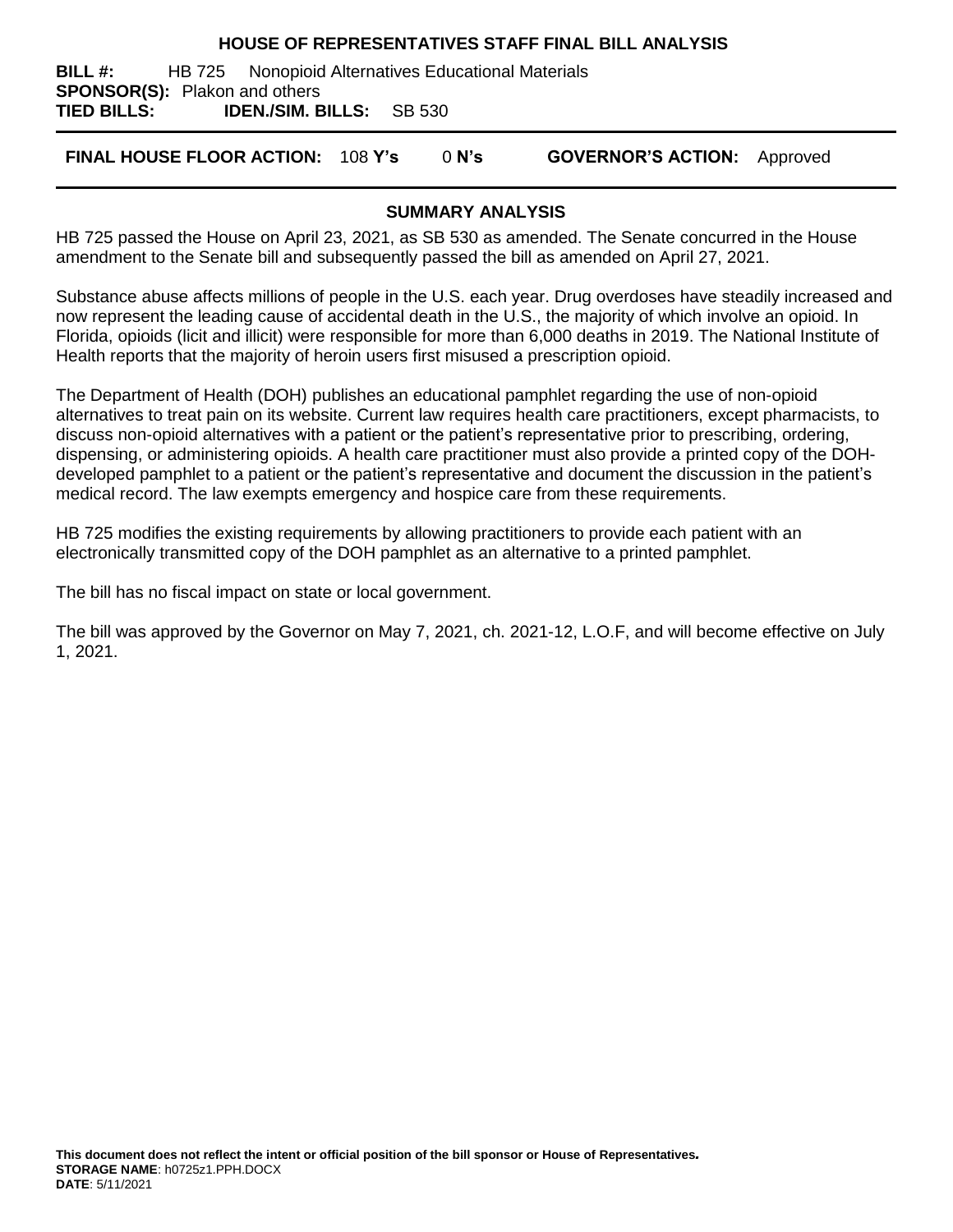# **I. SUBSTANTIVE INFORMATION**

# A. EFFECT OF CHANGES:

# **Present Situation**

### **Substance Abuse**

<span id="page-1-0"></span>Substance abuse refers to the harmful or hazardous use of psychoactive substances, including alcohol and illicit drugs.<sup>1</sup> Substance abuse disorders occur when the chronic use of alcohol or drugs causes significant impairment, such as health problems, disability, and failure to meet major responsibilities at work, school, or home.<sup>2</sup> Repeated drug use leads to changes in the brain's structure and function that can make a person more susceptible to developing a substance abuse disorder.<sup>3</sup> Brain imaging studies of persons with substance abuse disorders show physical changes in areas of the brain that are critical to judgment, decision making, learning and memory, and behavior control.<sup>4</sup>

According to the Diagnostic and Statistical Manual of Mental Disorders, Fifth Edition, a diagnosis of substance abuse disorder is based on evidence of impaired control, social impairment, risky use, and pharmacological criteria.<sup>5</sup> The most common substance abuse disorders in the United States are from the use of alcohol, tobacco, cannabis, stimulants, hallucinogens, and opioids. $6$ 

### <span id="page-1-2"></span><span id="page-1-1"></span>*Opioid Abuse*

Opioids are psychoactive substances derived from the opium poppy, or their synthetic analogues.<sup>7</sup> They are commonly used as pain relievers to treat acute and chronic pain. An individual experiences pain as a result of a series of electrical and chemical exchanges among his or her peripheral nerves, spinal cord, and brain.<sup>8</sup> Opioid receptors occur naturally and are distributed widely throughout the central nervous system and in peripheral sensory and autonomic nerves.<sup>9</sup> When an individual experiences pain, the body releases hormones, such as endorphins, which bind with targeted opioid receptors.<sup>10</sup> This disrupts the transmission of pain signals through the central nervous system and reduces the perception of pain.<sup>11</sup> Opioids function in the same way by binding to specific opioid receptors in the brain, spinal cord, and gastrointestinal tract, thereby reducing the perception of pain.<sup>12</sup>

<span id="page-1-3"></span>Opioids include:<sup>13</sup>

 $\overline{a}$ 

<sup>9</sup> Gjermund Henriksen, Frode Willoch; *Brain Imaging of Opioid Receptors in the Central Nervous System,* 131 BRAIN 1171-1196 (2007), available at<https://www.ncbi.nlm.nih.gov/pmc/articles/PMC2367693/> (last visited May 3, 2021).

<sup>1</sup> World Health Organization, *Substance Abuse*, available at [http://www.who.int/topics/substance\\_abuse/en/](http://www.who.int/topics/substance_abuse/en/) (last visited May 3, 2021). <sup>2</sup> Substance Abuse and Mental Health Services Administration, *Mental Health and Substance Use Disorders,* (last rev. April 2019), available at<http://www.samhsa.gov/disorders/substance-use> (last visited May 3, 2021).

<sup>3</sup> National Institute on Drug Abuse*, Drugs, Brains, and Behavior: The Science of Addiction*, available at

<https://www.drugabuse.gov/publications/drugs-brains-behavior-science-addiction/drug-abuse-addiction> (last visited May 3, 2021). 4 *Id.*

<sup>5</sup> *Supra* not[e 2.](#page-1-0)

<sup>6</sup> *Id.*

<sup>7</sup> World Health Organization, *Information Sheet on Opioid Overdose*, (Aug. 2018), available at [http://www.who.int/substance\\_abuse/information-sheet/en/](http://www.who.int/substance_abuse/information-sheet/en/) (last visited May 3, 2021).

<sup>8</sup> National Institute of Neurological Disorders and Stroke, *Pain: Hope through Research*, (last rev. Aug. 13, 2019), available at <https://www.ninds.nih.gov/Disorders/Patient-Caregiver-Education/Hope-Through-Research/Pain-Hope-Through-Research> (last visited May 3, 2021).

 $10$  *Id.* 

<sup>11</sup> *Id.*

<sup>12</sup> Department of Health and Human Services, Substance Abuse and Mental Health Services Administration, *SAMHSA Opioid Overdose Prevention Toolkit: Facts for Community Members* (2013, rev. 2014) 3, available at

[https://www.integration.samhsa.gov/Opioid\\_Toolkit\\_Community\\_Members.pdf](https://www.integration.samhsa.gov/Opioid_Toolkit_Community_Members.pdf) (last visited May 3, 2021).

<sup>13</sup> Florida Department of Law Enforcement, Medical Examiners Commission, *Drugs Identified in Deceased Persons by Florida Medical Examiners 2019 Annual Report*, (Nov. 2020), available at [http://www.fdle.state.fl.us/MEC/Publications-and-Forms/Documents/Drugs-in-](http://www.fdle.state.fl.us/MEC/Publications-and-Forms/Documents/Drugs-in-Deceased-Persons/2019-Annual-Drug-Report.aspx)[Deceased-Persons/2019-Annual-Drug-Report.aspx](http://www.fdle.state.fl.us/MEC/Publications-and-Forms/Documents/Drugs-in-Deceased-Persons/2019-Annual-Drug-Report.aspx) (last visited May 3, 2021).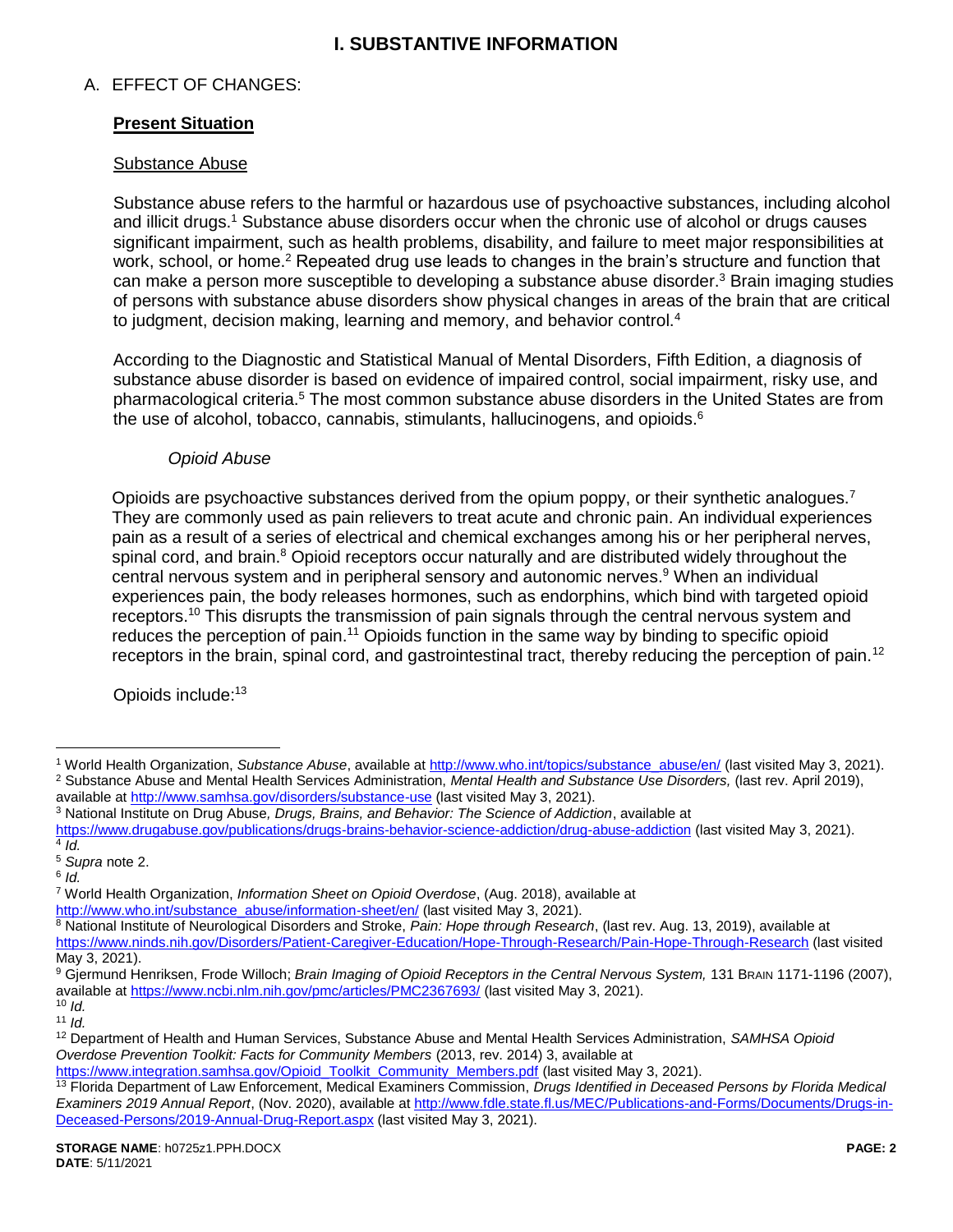- Buprenorphine (Subutex, Suboxone);
- Codeine;
- Fentanyl (Duragesic, Fentora);
- Fentanyl Analogs;
- Heroin;
- Hydrocodone (Vicodin, Lortab, Norco);
- Hydromorphone (Dilaudid, Exalgo);
- Meperidine:
- Methadone;
- Morphine;
- Oxycodone (OxyContin, Percodan, Percocet);
- Oxymorphone;
- Tramadol; and
- U-47700.

Opioids are commonly abused, with an estimated 15 million people worldwide suffering from opioid dependence.<sup>14</sup> Opioids can create a euphoric feeling because they affect the regions of the brain involved with pleasure and reward, which can lead to abuse.<sup>15</sup> Continued use of these drugs can lead to the development of tolerance and psychological and physical dependence.<sup>16</sup> This dependence is characterized by a strong desire to take opioids, impaired control over opioid use, persistent opioid use despite harmful consequences, a higher priority given to opioid use than to other activities and obligations, and a physical withdrawal reaction when opioids are discontinued.<sup>17</sup> Nearly 80 percent of people who use heroin first misused prescription opioids.<sup>18</sup>

An overabundance of opioids in the body can lead to a fatal overdose. In addition to their presence in major pain pathways, opioid receptors are also located in the respiratory control centers of the brain.<sup>19</sup> Opioids disrupt the transmission of signals for respiration in the identical manner that they disrupt the transmission of pain signals. This leads to a reduction, and potentially cessation, of an individual's respiration. Oxygen starvation will eventually stop vital organs like the heart, then the brain, and can lead to unconsciousness, coma, and possibly death.<sup>20</sup> Within three to five minutes without oxygen, brain damage starts to occur, soon followed by death.<sup>21</sup> However, this does not occur instantaneously as people will commonly stop breathing slowly, minutes to hours after the drug or drugs were used.<sup>22</sup>

An opioid overdose can be identified by a combination of three signs and symptoms referred to as the "opioid overdose triad": pinpoint pupils, unconsciousness, and respiratory depression.<sup>23</sup>

The drug overdose death rate involving opioids has increased by 200% since 2000 and has now become the leading cause of accidental deaths in the United States.<sup>24</sup> Opioid-involved overdoses

<sup>14</sup> *Supra* not[e 7.](#page-1-1)

<sup>15</sup> National Institute on Health, National Institute on Drug Abuse, *Misuse of Prescription Drugs: What Classes of Prescription Drugs Are Commonly Misused?*, (rev. Dec. 2018), available a[t https://www.drugabuse.gov/publications/research-reports/misuse-prescription](https://www.drugabuse.gov/publications/research-reports/misuse-prescription-drugs/which-classes-prescription-drugs-are-commonly-misused)[drugs/which-classes-prescription-drugs-are-commonly-misused](https://www.drugabuse.gov/publications/research-reports/misuse-prescription-drugs/which-classes-prescription-drugs-are-commonly-misused) (last visited May 3, 2021).

<sup>16</sup> *Supra* not[e 9.](#page-1-2)

<sup>17</sup> *Supra* not[e 7.](#page-1-1)

<sup>18</sup> National Institute on Health, National Institute on Drug Abuse, *Prescription Opioids and Heroin: Prescription Opioid Use Is a Risk*  Factor for Heroin Use, (rev. Jan. 2018), available at [https://www.drugabuse.gov/publications/research-reports/relationship-between](https://www.drugabuse.gov/publications/research-reports/relationship-between-prescription-drug-heroin-abuse/prescription-opioid-use-risk-factor-heroin-use)[prescription-drug-heroin-abuse/prescription-opioid-use-risk-factor-heroin-use](https://www.drugabuse.gov/publications/research-reports/relationship-between-prescription-drug-heroin-abuse/prescription-opioid-use-risk-factor-heroin-use) (last visited May 3, 2021).

<sup>19</sup> K.T.S. Pattinson, *Opioids and the Control of Respiration*, BRITISH JOURNAL OF ANAESTHESIA, Volume 100, Issue 6, pp. 747-758, available at<http://bja.oxfordjournals.org/content/100/6/747.full> (last visited May 3, 2021).

<sup>20</sup> Harm Reduction Coalition*, Guide to Developing and Managing Overdose Prevention and Take-Home Naloxone Projects* (Fall 2012), <http://harmreduction.org/wp-content/uploads/2012/11/od-manual-final-links.pdf> (last visited May 3, 2021).

<sup>21</sup> *Id.* at 9. <sup>22</sup> *Id.* at 9.

<sup>23</sup> *Supra* not[e 7.](#page-1-1)

<sup>24</sup> Rose Rudd, MSPH, et. al., *Increases in Drug and Opioid Overdose Deaths – United States, 2000-2014,* Morbidity and Mortality Weekly Report (MMWR) 64(50); Jan. 1, 2016, at 1378-82, available at

[http://www.cdc.gov/mmwr/preview/mmwrhtml/mm6450a3.htm?s\\_cid=mm6450a3\\_w](http://www.cdc.gov/mmwr/preview/mmwrhtml/mm6450a3.htm?s_cid=mm6450a3_w) (last visited May 3, 2021).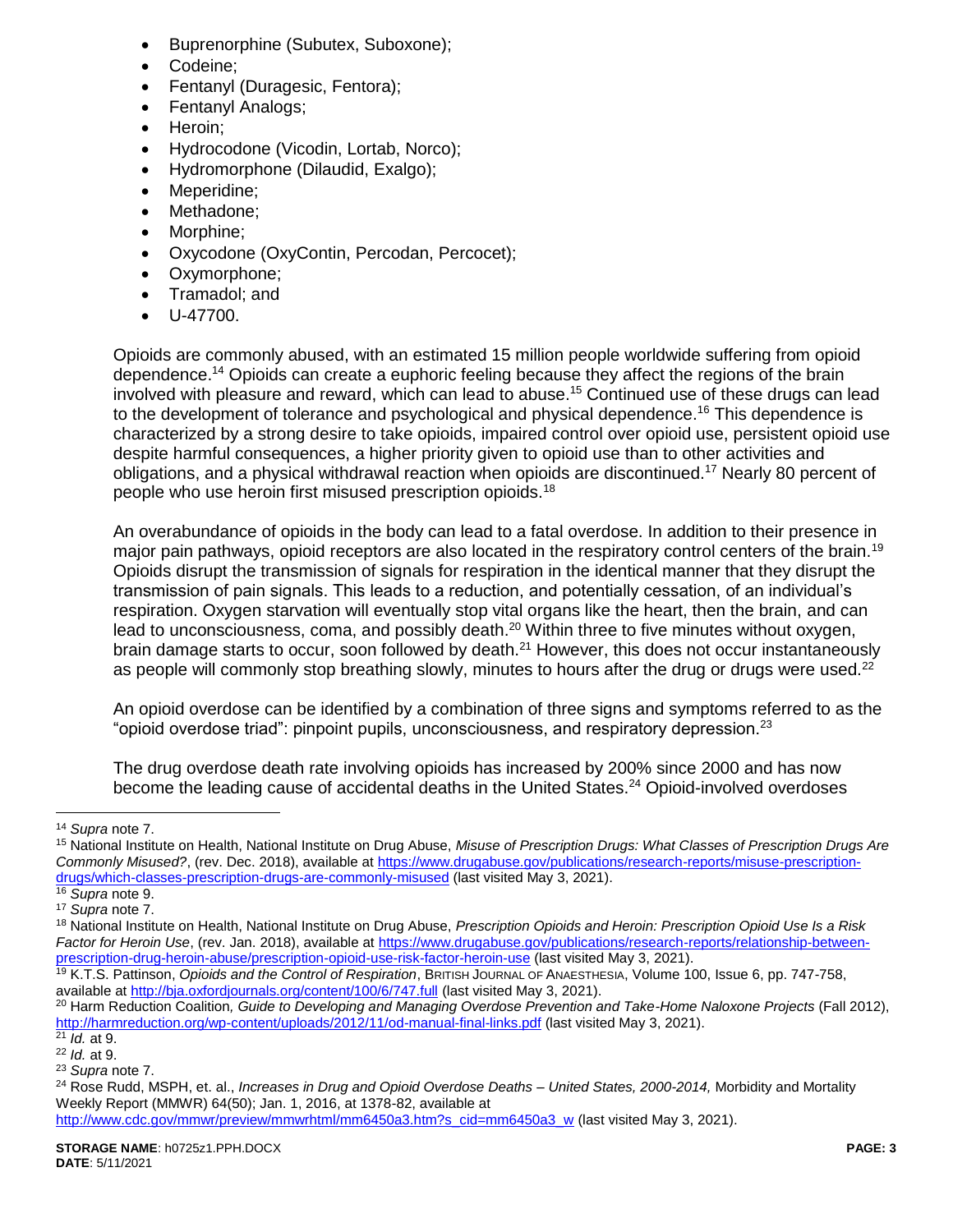accounted for 69 percent of drug overdose deaths in 2018. <sup>25</sup> Nationwide, in 2017, there were 47,600 deaths that involved an opioid (licit or illicit), and 17,029 people died from overdoses involving prescription opioids.<sup>26</sup> In 2019, Florida had the following opioid-involved deaths:<sup>27</sup>

| <b>Opioid</b>           | <b>Caused Death</b> | <b>Present at Death</b> |
|-------------------------|---------------------|-------------------------|
| Oxycodone               | 510                 | 671                     |
| Hydrocodone             | 165                 | 393                     |
| Methadone               | 174                 | 144                     |
| Morphine                | 984                 | 871                     |
| Fentanyl                | 3,244               | 411                     |
| <b>Fentanyl Analogs</b> | 922                 | 496                     |
| Heroin                  | 809                 | 145                     |

# Controlled Substance Prescribing in Florida: Chronic Pain

Every physician, podiatrist, or dentist, who prescribes controlled substances in the state to treat chronic nonmalignant pain,<sup>28</sup> must register as a controlled substance prescribing practitioner and comply with certain practice standards specified in statute and rule.<sup>29</sup> Before prescribing controlled substances to treat chronic nonmalignant pain, a practitioner must:<sup>30</sup>

- Complete a medical history and a physical examination of the patient which must be documented in the patient's medical record and include:
	- $\circ$  The nature and intensity of the pain;
	- o Current and past treatments for pain;
	- o Underlying or coexisting diseases or conditions;
	- o The effect of the pain on physical and psychological function;
	- o A review of previous medical records and diagnostic studies;
	- o A history of alcohol and substance abuse; and
	- $\circ$  Documentation of the presence of one or recognized medical indications for the use of a controlled substance.
- Develop a written plan for assessing the patient's risk for aberrant drug-related behavior and monitor such behavior throughout the course of controlled substance treatment;
- Develop a written individualized treatment plan for each patient stating the objectives that will be used to determine treatment success;
- Discuss the risks and benefits of using controlled substances, including the risks of abuse and addiction, as well as the physical dependence and its consequences with the patient; and
- Enter into a controlled substance agreement with each patient that must be signed by the patient or legal representative and by the prescribing practitioner and include:
	- o The number and frequency of prescriptions and refills;
	- $\circ$  A statement outlining expectations for patient's compliance and reasons for which the drug therapy may be discontinued; and
	- $\circ$  An agreement that the patient's chronic nonmalignant pain only be treated by a single treating practitioner unless otherwise authorized and documented in the medical record.

[https://www.cdc.gov/mmwr/volumes/67/wr/mm675152e1.htm?s\\_cid=mm675152e1\\_w](https://www.cdc.gov/mmwr/volumes/67/wr/mm675152e1.htm?s_cid=mm675152e1_w) (last visited May 3, 2021).

<sup>25</sup> Centers for Disease Control and Prevention, *Drug Overdose Deaths*, (last rev. Mar 19, 2020), available at <https://www.cdc.gov/drugoverdose/data/statedeaths.html> (last visited May 3, 2021).

<sup>26</sup> L. Scholl, et. al. *Drug and Opioid-Involved Overdose Deaths – United States, 2013-2017*, Morbidity and Mortality Weekly Report (MMWR) 64(50); Jan. 4, 2019, at 1378-82, available at

<sup>27</sup> *Supra* not[e 13.](#page-1-3) "Caused death" means that the medical examiner determined the drug played a causal role in the death. "Present at death" means the medical examiner determine that the drug is present or identifiable but may not have played a causal role in the death.

<sup>&</sup>lt;sup>28</sup> "Chronic nonmalignant pain" is defined as pain unrelated to cancer which persists beyond the usual course of disease or the injury that is the cause of the pain or more than 90 days after surgery. Section 456.44(1)(e), F.S.

 $29$  Chapter 2011-141, s. 3, Laws of Fla. (creating s. 456.44, F.S., effective July 1, 2011).

<sup>30</sup> Section 456.44(3), F.S.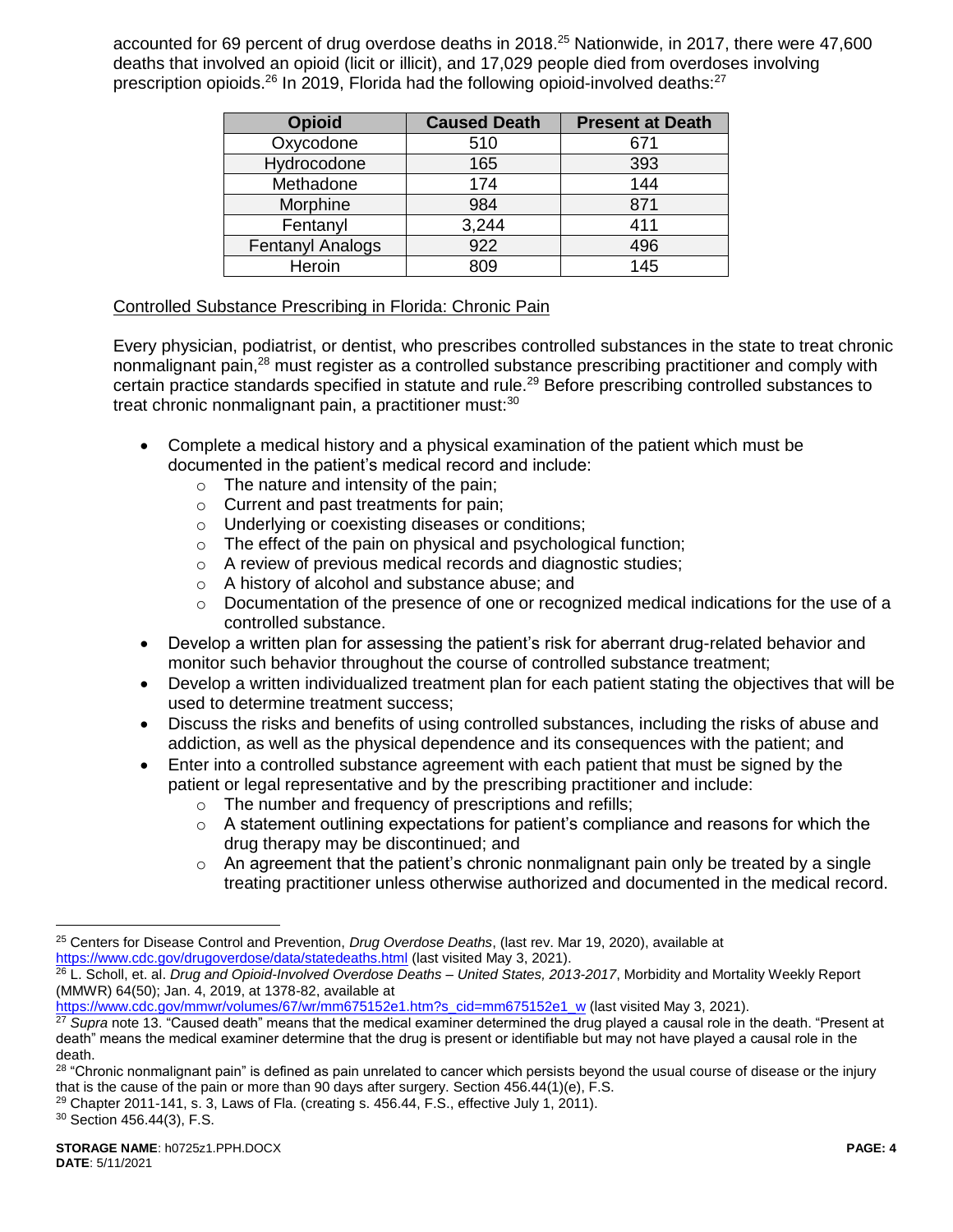A prescribing practitioner must see a patient being treated with controlled substances for chronic nonmalignant pain at least once every three months and must maintain detailed medical records relating to such treatment.<sup>31</sup> Patients at special risk for drug abuse or diversion may require consultation with or a referral to an addiction medicine physician or a psychiatrist.<sup>32</sup> The prescribing practitioner must immediately refer a patient exhibiting signs or symptoms of substance abuse to a pain management physician, an addiction medicine specialist, or an addiction medicine facility.<sup>33</sup>

# Controlled Substance Prescribing in Florida: Acute Pain

The Boards of Dentistry, Medicine, Nursing, Optometry, Osteopathic Medicine, and Podiatric Medicine, have adopted rules for prescribing a controlled substance to treat acute pain.<sup>34</sup> Under these rules, a health care practitioner must:<sup>35</sup>

- Conduct a medical history and physical examination of the patient and document the patient's medical record, including the presence of one or more recognized medical indications for the use of a controlled substance;
- Create and maintain a written treatment plan, including any further diagnostic evaluations or other treatments planned including non-opioid medications and treatments;
- Obtain informed consent and agreement for treatment, including discussing the risks and benefits of using a controlled substance; expected pain intensity, duration, options; and use of pain medications, non-medication therapies, and common side effects;
- Periodically review the treatment plan;
- Refer the patient, as necessary, for additional evaluation and treatment in order to meet treatment goals;
- Maintain accurate and complete medical records; and
- Comply with all controlled substance laws and regulations.

A health care practitioner who fails to follow the guidelines established by the appropriate regulatory board is subject to disciplinary action against his or her license.

# Continuing Education on Controlled Substance Prescribing

All health care practitioners who are authorized to prescribe controlled substances must complete a board-approved 2-hour continuing education course, if not already required to complete such a course under his or her practice act.<sup>36</sup> The course must address:

- Current standards on prescribing controlled substances, particularly opiates;
- Alternatives to the current standards on controlled substance prescribing;
- Nonpharmacological therapies;
- Prescribing emergency opioid antagonists; and
- Information on the risks of opioid addiction following all stages of treatment in the management of acute pain.

<sup>31</sup> Section 456.44(3)(d), F.S.

<sup>32</sup> Section 456.44(3)(e), F.S.

 $33$  Section 456.44 $(3)(q)$ , F.S.

<sup>34</sup> Rules 64B5-17.0045, 64B8-9.013, 64B9-4.017, 64B13-3.100, 64B15-14.005, 64B18-23.002, F.A.C., respectively. *See also* s. 456.44(4), F.S.

<sup>35</sup> *Id.*

<sup>36</sup> Section 456.0301, F.S. Pursuant to s. 464.013(3)(b), F.S., an advanced registered nurse practitioner must complete at least 3 hours of continuing education hours on the safe and effective prescribing of controlled substances each biennial renewal cycle. Section 466.0135, F.S., requires dentists to complete at least 2 continuing education hours on the safe and effective prescribing of controlled substances for license renewal. Rules 64B8-30.005(6) and 64B15-6.0035(6), F.A.C., requires physician assistants who prescribe controlled substances to complete 3 hours of continuing education on the safe and effective prescribing of controlled substance medications.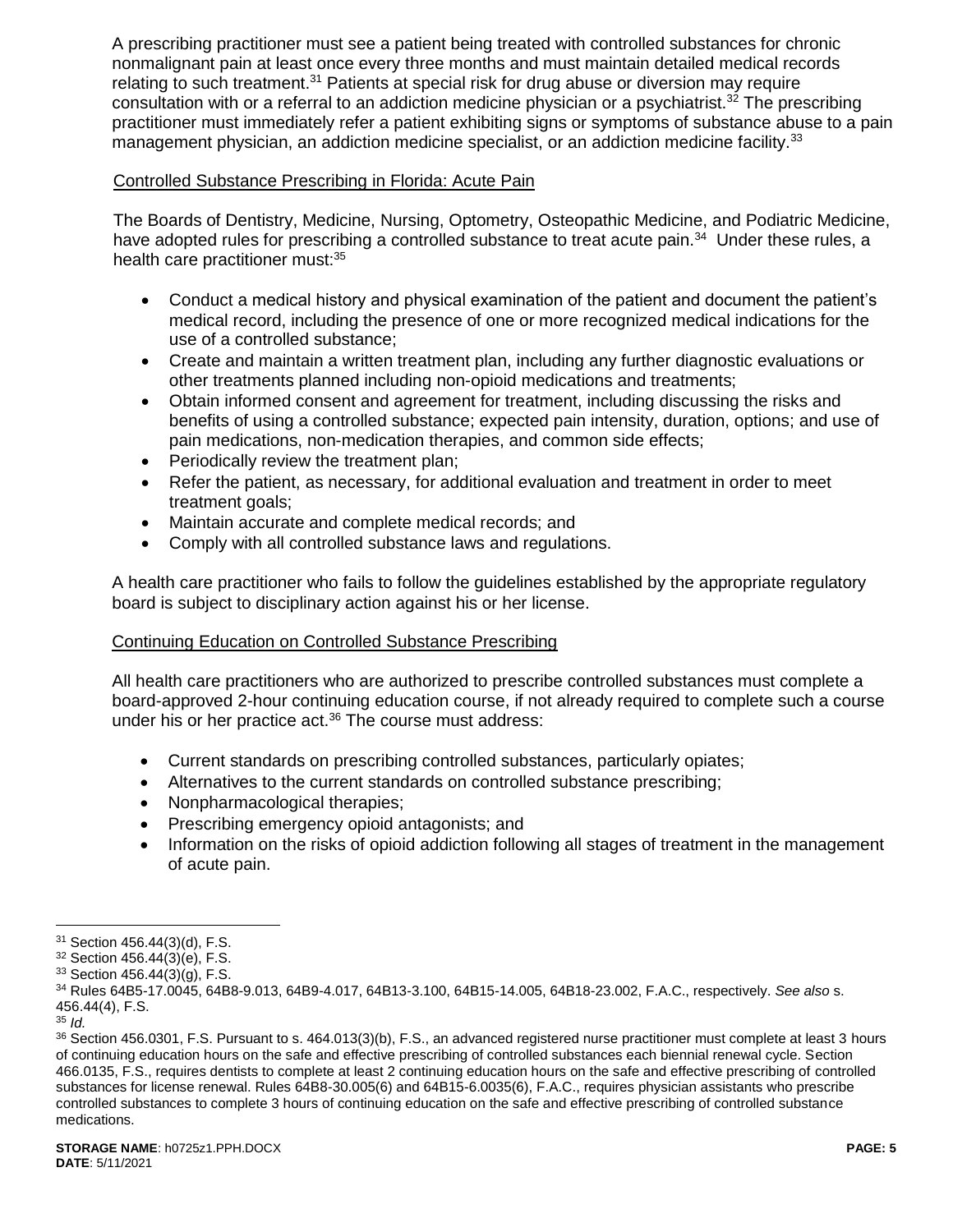The course may be taken in a long-distance format and must be included in the continuing education required for the biennial renewal of a health care practitioner's license. The Department of Health (DOH) may not renew the license of a prescriber who fails to complete this continuing education requirement.

### Non-Opioid Alternatives

Using a non-opioid treatment option may eliminate the need for an opioid or reduce the amount of opioids used. The federal Centers for Disease Control and Prevention (CDC) guidelines for treating chronic pain indicate that non-pharmacologic therapy and non-opioid pharmacologic therapy are the preferred manners of treatment for chronic pain.<sup>37</sup> Examples of non-opioid treatments include:<sup>38</sup>

- Non-opioid medications, such as non-steroidal anti-inflammatory agents (NSAIDs), acetaminophen, corticosteroids, and topical products;
- Behavioral interventions, such as meditation;
- Environmental-based interventions, such as lighting alterations and music therapy; and
- Physical interventions, such as surgery, chiropractic care, acupuncture, physical therapy, and massage therapy.

The CDC also advises that opioid therapy should only be considered if the expected benefit to the patient outweighs the risk, and if used, should be combined with non-pharmacologic and non-opioid pharmacologic therapy.<sup>39</sup>

Current law requires all health care practitioners, except pharmacists, to discuss non-opioid alternatives for treating pain with their patients prior to providing anesthesia or prescribing, ordering, dispensing, or administering an opioid.<sup>40</sup> The health care practitioner must discuss the advantages and disadvantages of using a non- opioid alternative and document the discussion in the patient's record.<sup>41</sup> The only exception to this requirement is when a health care practitioner is providing emergency care or hospice services. 42

The law also allows a practitioner to inform the patient's representative, instead of the patient, of nonopioid alternatives for treating pain and discuss the advantages and disadvantages of using such alternatives. A health care practitioner must document any such discussion in the patient's medical record. 43

In addition, DOH is required to develop and publish on its website, an educational pamphlet regarding the use of non-opioid alternatives to treat pain under current law.<sup>44</sup> The pamphlet addresses:<sup>45</sup>

<sup>37</sup> Centers for Disease Control and Prevention, *Nonopioid Treatments for Chronic Pain,* available at [https://www.cdc.gov/drugoverdose/pdf/nonopioid\\_treatments-a.pdf](https://www.cdc.gov/drugoverdose/pdf/nonopioid_treatments-a.pdf) (last visited May 3, 2021).

<sup>38</sup> The Joint Commission, Non-Pharmacologic and Non-Opioid Solutions for Pain Management, Quick SAFETY 44 (Aug. 2018), available at [https://www.jointcommission.org/assets/1/23/QS\\_Nonopioid\\_pain\\_mgmt\\_8\\_15\\_18\\_FINAL1.PDF](https://www.jointcommission.org/assets/1/23/QS_Nonopioid_pain_mgmt_8_15_18_FINAL1.PDF) (last visited May 3, 2021). <sup>39</sup> *Supra* note 37.

<sup>40</sup> Section 456.44(7)(c), F.S.

<sup>41</sup> *Id.*

<sup>42 &</sup>quot;Emergency care and services" means medical screening, examination, and evaluation by a physician or other authorized personnel under the supervision of a physician to determine if an emergency medical condition exists and, if it does, the care, treatment, or surgery by a physician necessary to relive or eliminate the emergency medical condition, within the service capability of the facility (s. 395.002, F.S.). "Hospice services" means items and services furnished to a patient and family by a hospice, or by others under arrangements with such a program, in a place of temporary or permanent residence used as the patient's home for the purpose of maintaining the patient at home; or, if the patient needs short-term institutionalization, the services shall be furnished in cooperation with those contracted institutions or in the hospice inpatient facility (s. 400.601, F.S.). <sup>43</sup> *Supra* note 40.

<sup>44</sup> Chapter 2019-123, L.O.F., codified at s. 456.44(7), F.S. The website and pamphlet may be accessed at

<http://www.floridahealth.gov/programs-and-services/non-opioid-pain-management/index.html> (last visited May 3, 2021).  $45$   $\overline{\phantom{1}}$  *Id.*